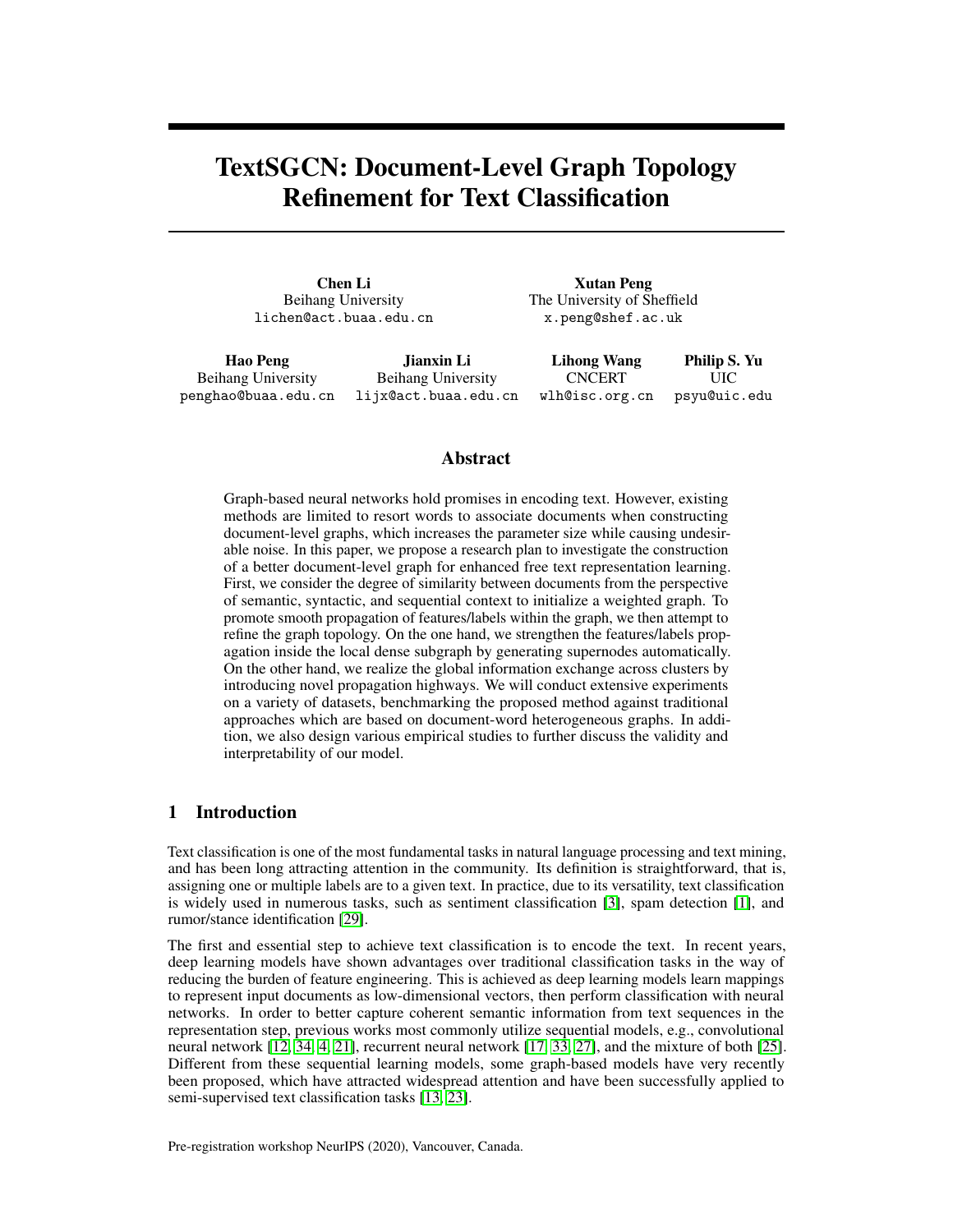<span id="page-1-0"></span>

Figure 1: To handle the massive words in the dictionary, existing methods generally perform artificial constraint screening on word nodes when constructing document-word heterogeneous graphs. However, this operation cannot guarantee the quality of the remaining word nodes while inevitably cause information loss.

Compared with sequential learning models which handle inputs token-wise, graph-based methods directly process a large amount of text simultaneously by building graphs and utilizing Graph Neural Networks (GNNs). In this way, on the one hand, local and global features can be captured by modeling the relevance between documents. On the other hand, the scale of model parameters and the computing overhead can be effectively reduced. In practice, data from many real-world applications can be naturally cast into graphs, e.g., citation network and post propagation tree [\[30\]](#page-7-4). Nevertheless, a corpus composed of free text, which is the most common setting of text classification, cannot be converted into graphs directly. Existing workaround is to construct a heterogeneous graph by establishing and connecting the relationship between words/entities in the text. For example, [\[31\]](#page-7-5) bootstrap a graph based on continuous contextual relationships and uses Graph Convolutional Network (GCN) [\[13\]](#page-5-4) for text representation learning. [\[18\]](#page-6-4) introduce semantic and syntactic information into the graph construction by including more text information and realizing intra-graph and inter-graph propagation. [\[32\]](#page-7-6) further regard word and topic as the bridge for linking documents to diffuse information. However, using words or topics to bridge related text has limitations, as it can easily bring about noise and increase computational complexity. As shown in Figure [1,](#page-1-0) problems such as redundant nodes, information loss, and word ambiguity will affect the structure of graphs, and consequently, the propagation of labels/features.

To alleviate these issues, we propose a novel framework, namely TextSGCN, which constructs a document-level non-heterogeneous graph and employs GNNs for text representation learning and classification. More concretely, based on the integration of semantic, syntactic, and sequence contextual information, it attempts to build a graph to learn higher-quality text representation by better satisfying an assumption of rgraph-based semi-supervised learning [\[16,](#page-6-5) [28,](#page-7-7) [15\]](#page-6-6):

Assumption  $\mathcal{A}$ : nodes within the same dense subgraph tend to share similar features/labels.

Specifically, by considering semantic similarity, dependency syntax tree similarity, and sequence contextual similarity, TextSGCN first obtains a graph with document nodes and weighted edges only. After that, we design and implement a structure-based clustering algorithm to generate a supernode for each cluster (i.e., dense subgraph) and connect it to all nodes in the cluster. To further improve the diffusion efficiency of features/labels, we introduce a trainable discriminant function to connect similar supernodes and create highways between supernodes/clusters. Finally, by feeding the generated document-level graph to the subsequent GNNs, text classification can be achieved.

The highlight of our research plan is three-fold. (1) We propose a novel free-text-oriented graph construction method wjich combines semantic, syntactic, and sequence contextual information. (2) We design a new text representation framework for document-level graphs. (3) We will conduct extensive experiments to analyze the performance of different construction strategies for free text, with comprehensive in-depth empirical studies.

# 2 Related Work

Recently, compared with conventional feature engineering techniques and depth models, graph-based methods have attracted more attention in text classification. With the emergence and improvement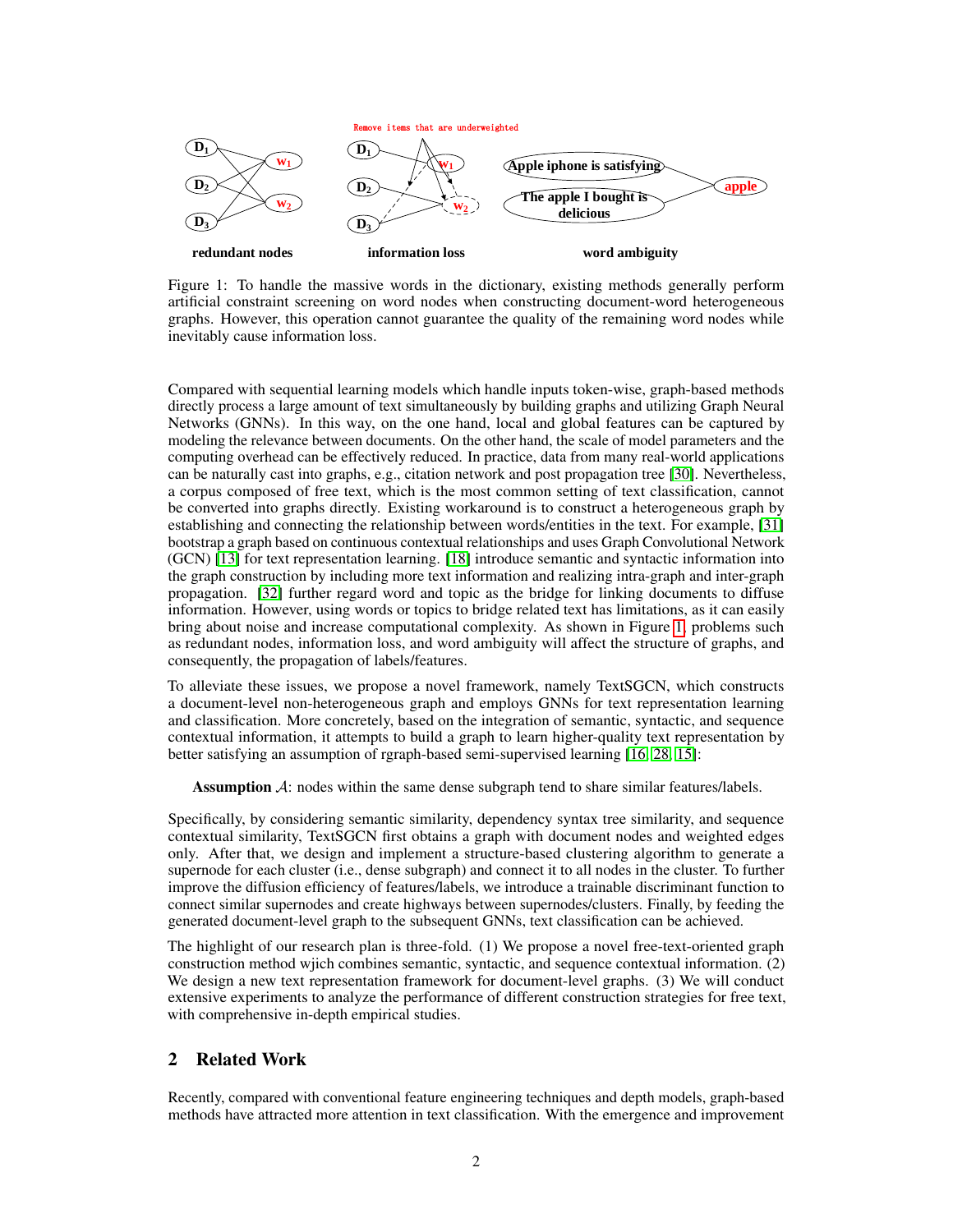

Figure 2: Overview of TextSGCN. The framework can be decoupled into three steps. The first step is to construct the initial document-level graph. Weights between document nodes are obtained based on pairwise calculation of the semantics, syntax, and sequential contextual similarity. The second step is to update the graph topology to make it more in line with Assumption  $\mathcal{A}$ . After applying a structure-based clustering algorithm on the initial graph, for each detected cluster, TextSGCN generates a supernode and associates all nodes within the cluster with it. On this basis, a trainable discriminant function is introduced to add new connections between supernodes. The final step is to feed the updated graph into the GNN for classification.

of GNNs, [\[2,](#page-5-5) [5,](#page-5-6) [13\]](#page-5-4) have successively proposed semi-supervised text classification models by spreading features/labels smoothly along graph edges and achieve accurate text classification with limited samples. By introducing multi-head graph attention, [\[23\]](#page-6-3) realize multi-channel learning with refined feature/label diffusion. More recently, by constructing document-word heterogeneous graphs, [\[31\]](#page-7-5) extend the application of GNNs to text representation for free text. [\[18\]](#page-6-4) further incorporate information such as semantics and syntax to fully capture local and global information through tensor learning. [\[32\]](#page-7-6) attempt short text classification by using a heterogeneous graph consisting of documents, topics, and words. In addition, some methods [\[26,](#page-6-7) [9,](#page-5-7) [35\]](#page-7-8) leverage GNNs to capture contextual information with text-level graphs, which also yield good results.

However, these methods only consider words or manually defined nodes as the bridges across related documents, which greatly increases the scale of the graph while introducing a lot of noise. Moreover, it brings about unnecessary calculation and space overhead. TextSGCN, in contrast, can overcome above limitations by refining graph topology for better satisfying Assumption  $A$ and thus promoting smooth propagation of features/tags locally and globally. In particular, if the aforementioned supernode is considered as a word/topic, existing works boil down to instantiated versions of our model. To the best of our knowledge, this is the first attmpt in this research direction.

# 3 Methodology

## 3.1 Document-Level Graph Construction

To more reasonably correlate documents in the corpus, we select three common types of information to compute the inter-document similarity, i.e., semantic, syntax, and sequential context.

Semantic similarity. Motivated by the capacity of Long Short-Term Memory (LSTM) [\[8\]](#page-5-8) to capture semantic information for word representation, we propose a LSTM-based method to measure the similarity between documents. With a pretrained LSTM, we obtain the representation for each document and calculate cosine similarity between documents  $D_i$  and  $D_j$  as

$$
sim(sem) = cos(LSTM(Di), LSTM(Dj)).
$$
\n(1)

Syntax Similarity. Dependency parsing is considered to be useful for guiding the understanding of sentences, so we apply dependency parsing to obtain the syntax tree of the sentences in the document. By calculating the similarity of the syntactic tree across documents (the overlap ratio of the *word-relation-word* triples in the statistical tree structure), we obtain the syntax similarity as

$$
\text{sim}(\text{syn}) = |T(D_i) \cap T(D_j)| |T(D_i) \cup T(D_j)|, \text{with } T(D_k) = \{t_{k,1}, t_{k,2}, \cdots, t_{k,n}\}, \quad (2)
$$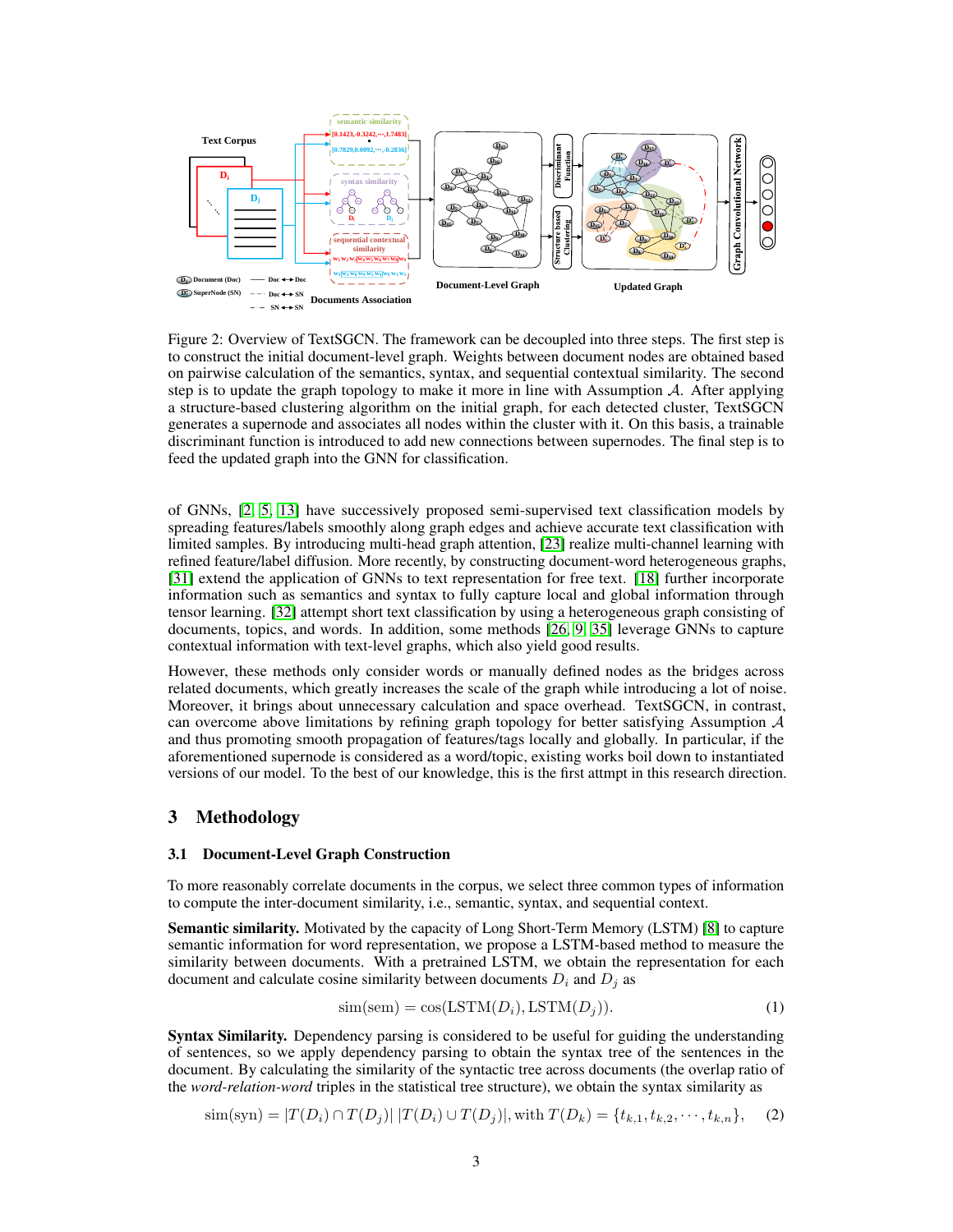where  $t_{k,n}$  is a word-relation-word triple in dependency tree of  $D_k$  ( $k \in \{i, j\}$ ).

Sequential contextual similarity. The sequential context describes the language characteristics of local co-occurrence between words, which has been widely used in text representation learning. In this study, to evaluate the sequential context similarity between two documents, we design a sliding-window-based calculation method as

$$
\text{sim}(\text{seq}) = \sum \log(p(w_m, w_n)/p(w_m)p(w_n)),\tag{3}
$$

where  $w_m, w_n$  are the words which simultaneously appear in both  $D_i$  and  $D_j$ .  $p(w_m, w_n)$  is the probability of the word pair  $(w_m, w_n)$  co-occurring in the same sliding window, which can be estimated as the fraction of the total number of sliding windows over  $D_i$  and  $D_j$  and the number of times that  $w_i$  and  $w_j$  co-occur in the same sliding window.

Finally we obtain the weighted adjacency matrix  $A$  of the document-level graph  $G$  by normalizing the weighted adjacency matrices of three aforesaid similarities ( $A_{sim(sem)}$ ,  $A_{sim(seq)}$ ,  $A_{sim(syn)}$ ), as

 $A = \text{Normalize}(A_{\text{sim(sem)}}) + \text{Normalize}(A_{\text{sim(svn)}}) + \text{Normalize}(A_{\text{sim(seq)}}),$  (4)

where  $\text{Normalize}(\cdot)$  is a normalization function.

### 3.2 Refining Graph

Structure-based clustering. The community detection algorithm can efficiently find dense subgraphs based on the graph structure. In the case of the document-level graph, we design an iterative overlapping clustering algorithm. It divides communities through a modularity-based non-overlapping community detection algorithm and then implements overlapping clustering by setting duplicates for the same nodes in different communities.

Inserting supernodes. To strengthen the density within each community (more in line with Assumption  $A$ ) and reduce the farthest distance in the cluster (i.e., to solv the long-distance dependence problem), we add a supernode for each cluster. The feature and labels of the supernode can be directly collected from the nodes in the cluster. In addition, in order to facilitate the propagation of features/labels among disconnected graphs/distant clusters (i.e., highways for propagation), we introduce a discriminant function to judge whether there should be edges between supernodes.

In the last step, the updated graph  $G'$  can be fed into subsequent GNN (in this work, we use GCN).

## 4 Experiment

In this section, we explain our plan for two groups of experiments. The first group is centered around text classification, which mainly focuses on the performance of TextSGCN under different settings and comparison against baseline methods. The second group is auxiliary experiments, focusing on some of the characteristics and module function in TextSGCN.

#### 4.1 Datasets and Baselines

We plan to utilize widely used benchmark datasets to perform experiments and analysis, following previous studies [\[31,](#page-7-5) [18\]](#page-6-4). The benchmark corpora contain five text classification datasets: 20- Newsgroups dataset, Ohsumed dataset, R52 Reuters dataset, R8 Reuters dataset, and Movie Review dataset. These datasets involve many life genres, e.g., movie reviews, medical literature, news documents, etc. In addition, to investigate the gap between the graphs generated by TextSGCN and real-world graphs, we also select two popular citation datasets: Cora and Citeseer [\[30\]](#page-7-4).

We divide our baseline methods into four categories. (1) Traditional feature engineering method, i.e., TF-IDF+LR. (2) Word embedding based models, such as PV-DBOW [\[14\]](#page-6-8), PV-DM [\[14\]](#page-6-8), fasttext [\[11\]](#page-5-9), SWEM [\[22\]](#page-6-9), and LEAM [\[24\]](#page-6-10). (3) Successful deep sequence models, such as CNN [\[12\]](#page-5-2), LSTM [\[17\]](#page-6-1), and Bi-LSTM [\[17\]](#page-6-1). (4) Graph-based methods (document-level), such as Graph-CNN-C [\[5\]](#page-5-6), Graph-CNN-S [\[2\]](#page-5-5), Graph-CNN-F [\[7\]](#page-5-10), TextGCN [\[31\]](#page-7-5), and TensorGCN [\[18\]](#page-6-4).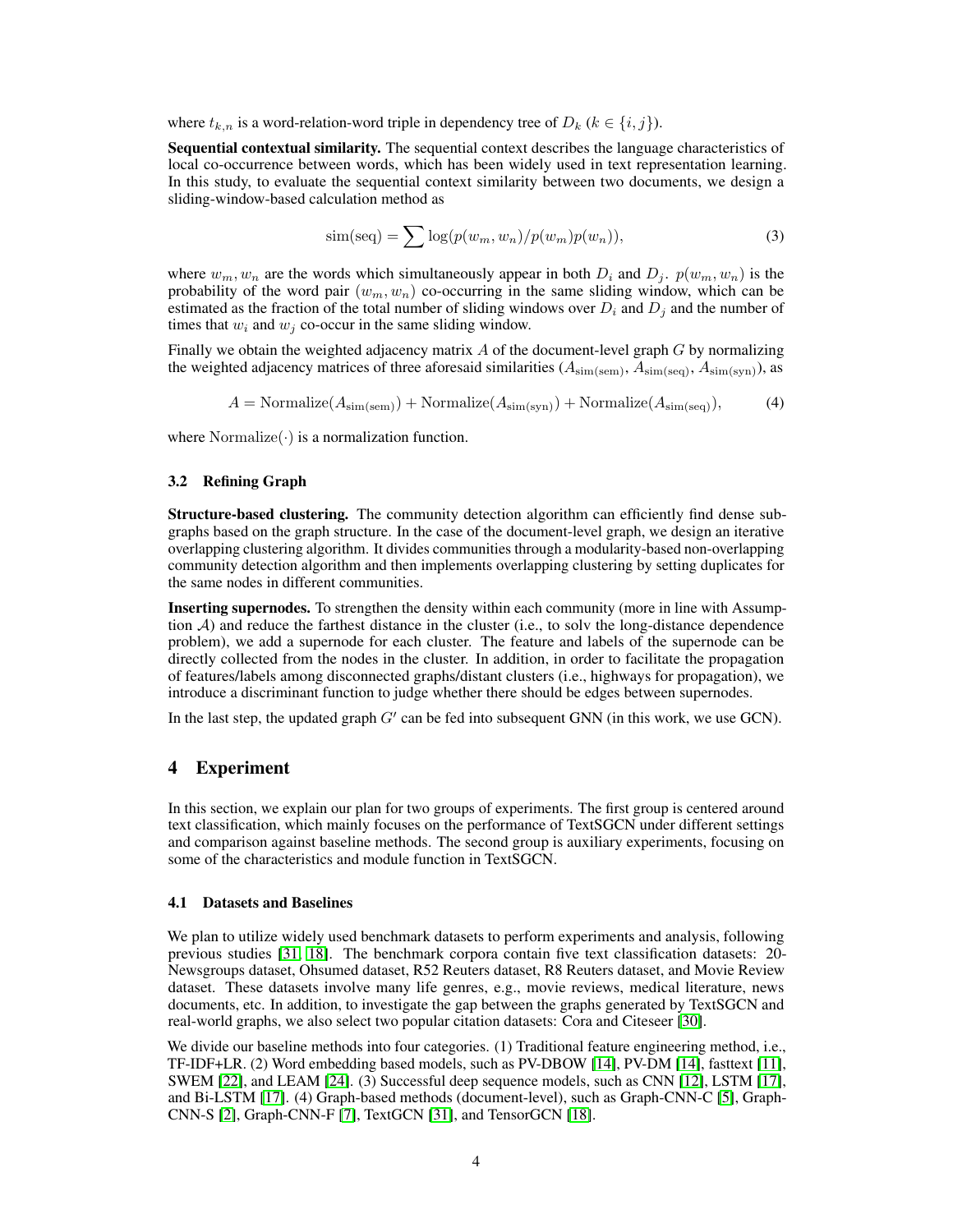## 4.2 Implementation

In our experiments, LSTM [\[10\]](#page-5-11) and CoreNLP [\[20\]](#page-6-11) will be used to perform semantic coding and syntactic parsing, respectively. For the realization of non-overlapping clustering, we select EgoSplitting [\[6\]](#page-5-12) for its robustness. The hyperparameter settings in all methods are selected in the validation set and applied to the test set uniformly. To facilitate fair and comprehensive comparisons, we will report the variance and confidence interval of all the results.

## 4.3 Text Classification

From the perspective of information sources used to construct the graph, our framework can be divided into four variants: TextSGCN(sem), TextSGCN(syn), TextSGCN(seq), and TextSGCN(mixed). By comparing their individual classification performance on five datasets, we can obtain detailed ablation results and decide the best performing graph topology.

# 4.4 Graph Construction

Since graph topology is a direct constraint that guides GNN learning through label/feature propagation, it is necessary to specially discuss its role in classification.

First, we need to evaluate whether the constructed graph meets Assumption  $A$  as expected. That is, whether the dense subgraphs in the original document-level graph share similar features/labels and whether they are more similar in the updated graph (after inserting supernodes). We will calculate the similarity of the features/labels of the dense subgraph before and after the graph is updated (i.e., whether to insert supernodes). If the similarity of the updated graph is higher, it means that TextSGCN can make the graph more in line with Assumption A.

Next, we will conduct a parallel experiment on a real-world graph (e.g., a citation network, where edges are reference relationships, and node features are bag-of-words based on scientific papers) to evaluate our model. The result interpetion will focus on comparing the gap between classification performance of GCN, TextGCN, TensorGCN, and TextSGCN. If TextSGCN outperforms or is on par with its counterparts with lower computational overhead, then we can claim that TextSFCN effectively associates documents and learns efficient text representation.

# 4.5 Discussion on Supernodes

Supernodes are an important bridge for TextSGCN to strengthen the relationship between nodes within a graph. We will perform T-SNE dimensionality reduction on the original nodes and the supernodes respectively, then compare the distribution of different types of nodes. Meanwhile, we will test the class separability of the original nodes and the supernodes (L1, L2) [\[19\]](#page-6-12). If the latter are more closely distributed than the former, the margin between different categories is larger, and the class separability is better, it is highly likely that the supernodes generated by TextSGCN can provide more stable labels/features during the propagation process.

# 5 Conclusion

In this proposal, we describe a novel document-level graph construction method and subsequent GNN model for text classification. The framework is designed to capture semantic, syntactic, and sequence contextual information while alleviating problems in document-word heterogeneous graphs, contributing to label/feature propagation, and reducing time and space complexity. We will conduct extensive experiments to verify the performance of different graph structures under the proposed framework, as well to obtain the correlation between different text information (i.e., semantics, syntax, context, and mixed) and text classification performance. In addition, our empirical studies will cover the interpretability of supernodes of the proposed TextSGCN.

# Acknowledgement

This work is supported by the NSFC, China program (No. 61772151), and National Key R&D Program of China (No. 2018YFC0830804). We thank anonymous reviewers for their valuable help in improving this proposal.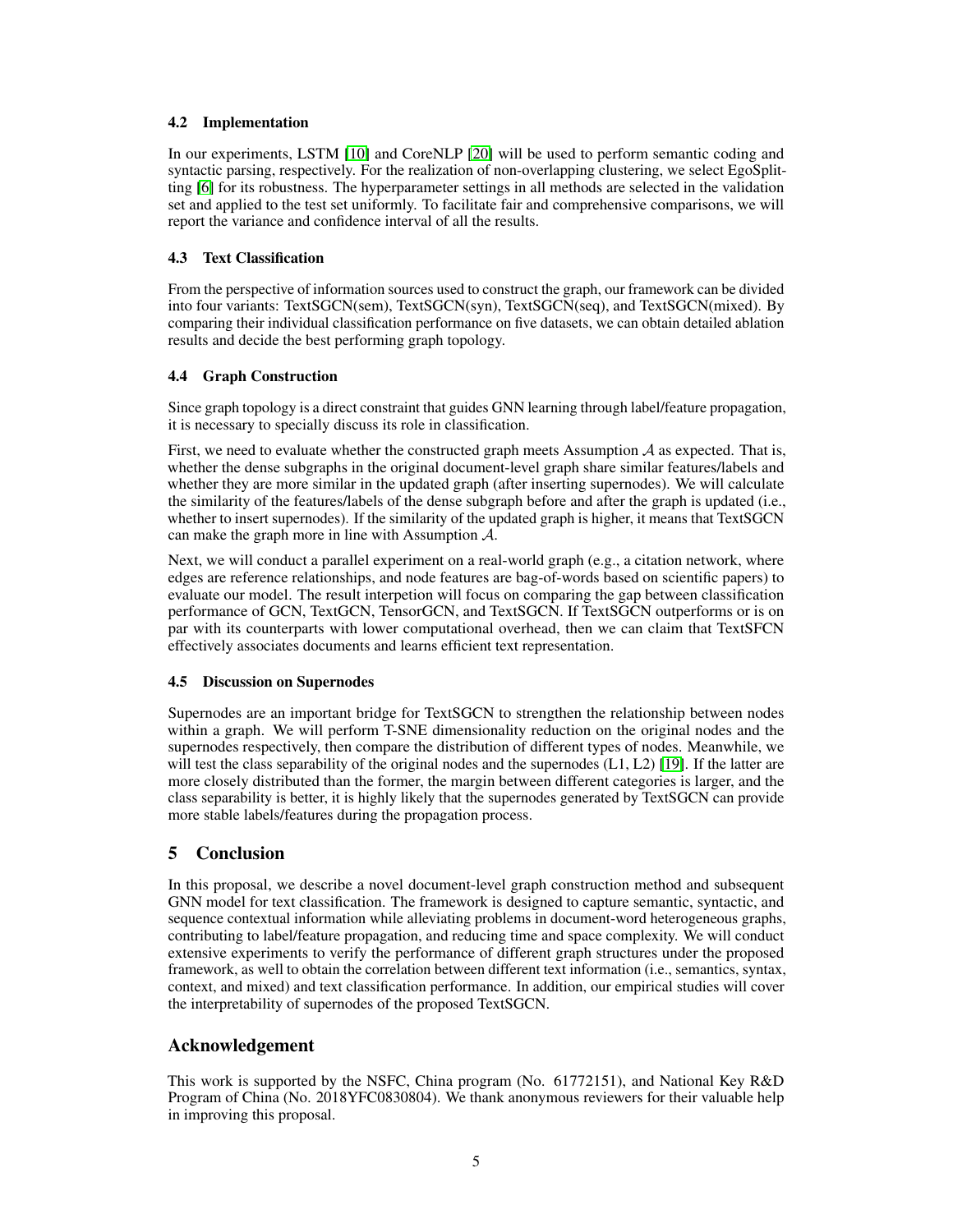## References

- <span id="page-5-1"></span>[1] Seyed Ali Alhosseini, Raad Bin Tareaf, Pejman Najafi, and Christoph Meinel. Detect me if you can: Spam bot detection using inductive representation learning. In *Companion of The 2019 World Wide Web Conference, WWW 2019, San Francisco, CA, USA, May 13-17, 2019*, pages 148–153, 2019.
- <span id="page-5-5"></span>[2] Joan Bruna, Wojciech Zaremba, Arthur Szlam, and Yann LeCun. Spectral networks and locally connected networks on graphs. In *2nd International Conference on Learning Representations, ICLR 2014, Banff, AB, Canada, April 14-16, 2014, Conference Track Proceedings*, 2014.
- <span id="page-5-0"></span>[3] Yu Cao and Hua Xu. Satnet: Symmetric adversarial transfer network based on two-level alignment strategy towards cross-domain sentiment classification (student abstract). In *The Thirty-Fourth AAAI Conference on Artificial Intelligence, AAAI 2020, The Thirty-Second Innovative Applications of Artificial Intelligence Conference, IAAI 2020, The Tenth AAAI Symposium on Educational Advances in Artificial Intelligence, EAAI 2020, New York, NY, USA, February 7-12, 2020*, pages 13763–13764, 2020.
- <span id="page-5-3"></span>[4] Alexis Conneau, Holger Schwenk, Loïc Barrault, and Yann LeCun. Very deep convolutional networks for text classification. In *Proceedings of the 15th Conference of the European Chapter of the Association for Computational Linguistics, EACL 2017, Valencia, Spain, April 3-7, 2017, Volume 1: Long Papers*, pages 1107–1116, 2017.
- <span id="page-5-6"></span>[5] Michaël Defferrard, Xavier Bresson, and Pierre Vandergheynst. Convolutional neural networks on graphs with fast localized spectral filtering. In *Advances in Neural Information Processing Systems 29: Annual Conference on Neural Information Processing Systems 2016, December 5-10, 2016, Barcelona, Spain*, pages 3837–3845, 2016.
- <span id="page-5-12"></span>[6] Alessandro Epasto, Silvio Lattanzi, and Renato Paes Leme. Ego-splitting framework: from nonoverlapping to overlapping clusters. In *Proceedings of the 23rd ACM SIGKDD International Conference on Knowledge Discovery and Data Mining, Halifax, NS, Canada, August 13 - 17, 2017*, pages 145–154. ACM, 2017.
- <span id="page-5-10"></span>[7] Mikael Henaff, Joan Bruna, and Yann LeCun. Deep convolutional networks on graph-structured data. *CoRR*, abs/1506.05163, 2015.
- <span id="page-5-8"></span>[8] Sepp Hochreiter and Jürgen Schmidhuber. Long short-term memory. *Neural computation*, 9:1735–80, 12 1997.
- <span id="page-5-7"></span>[9] Lianzhe Huang, Dehong Ma, Sujian Li, Xiaodong Zhang, and Houfeng Wang. Text level graph neural network for text classification. In *Proceedings of the 2019 Conference on Empirical Methods in Natural Language Processing and the 9th International Joint Conference on Natural Language Processing, EMNLP-IJCNLP 2019, Hong Kong, China, November 3-7, 2019*, pages 3442–3448, 2019.
- <span id="page-5-11"></span>[10] Ignacio Iacobacci and Roberto Navigli. Lstmembed: Learning word and sense representations from a large semantically annotated corpus with long short-term memories. In Anna Korhonen, David R. Traum, and Lluís Màrquez, editors, *Proceedings of the 57th Conference of the Association for Computational Linguistics, ACL 2019, Florence, Italy, July 28- August 2, 2019, Volume 1: Long Papers*, pages 1685–1695, 2019.
- <span id="page-5-9"></span>[11] Armand Joulin, Edouard Grave, Piotr Bojanowski, and Tomas Mikolov. Bag of tricks for efficient text classification. In *Proceedings of the 15th Conference of the European Chapter of the Association for Computational Linguistics, EACL 2017, Valencia, Spain, April 3-7, 2017, Volume 2: Short Papers*, pages 427–431, 2017.
- <span id="page-5-2"></span>[12] Yoon Kim. Convolutional neural networks for sentence classification. In *Proceedings of the 2014 Conference on Empirical Methods in Natural Language Processing, EMNLP 2014, October 25-29, 2014, Doha, Qatar, A meeting of SIGDAT, a Special Interest Group of the ACL*, pages 1746–1751, 2014.
- <span id="page-5-4"></span>[13] Thomas N. Kipf and Max Welling. Semi-supervised classification with graph convolutional networks. In *5th International Conference on Learning Representations, ICLR 2017, Toulon, France, April 24-26, 2017, Conference Track Proceedings*, 2017.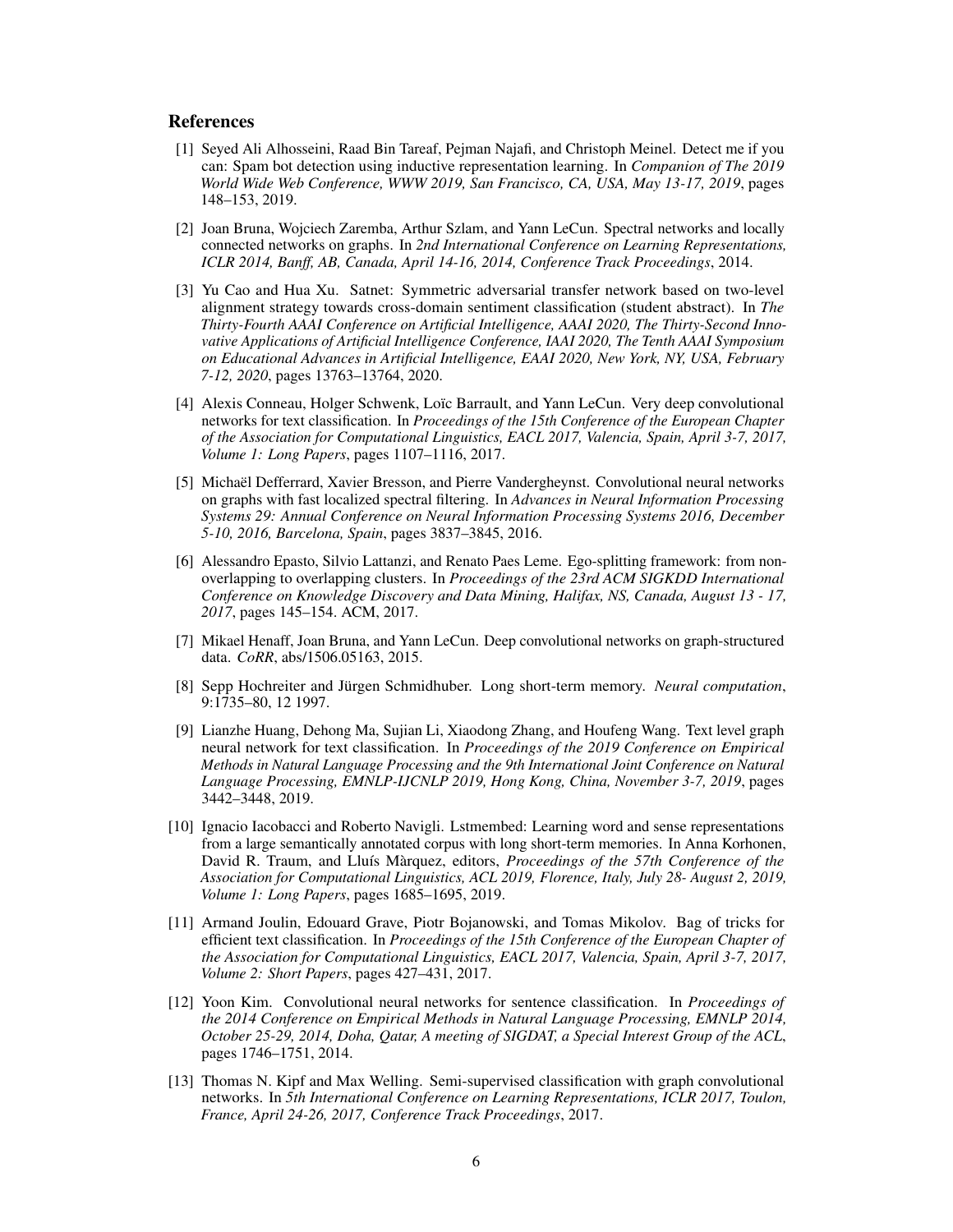- <span id="page-6-8"></span>[14] Quoc V. Le and Tomas Mikolov. Distributed representations of sentences and documents. In *Proceedings of the 31th International Conference on Machine Learning, ICML 2014, Beijing, China, 21-26 June 2014*, pages 1188–1196, 2014.
- <span id="page-6-6"></span>[15] Chen Li, Xutan Peng, Hao Peng, Jianxin Li, Lihong Wang, and Philip S. Yu. Forming an electoral college for a graph: a heuristic semi-supervised learning framework. *CoRR*, abs/2006.06469, 2020.
- <span id="page-6-5"></span>[16] Qimai Li, Zhichao Han, and Xiao-Ming Wu. Deeper insights into graph convolutional networks for semi-supervised learning. In *Proceedings of the Thirty-Second AAAI Conference on Artificial Intelligence, (AAAI-18), the 30th innovative Applications of Artificial Intelligence (IAAI-18), and the 8th AAAI Symposium on Educational Advances in Artificial Intelligence (EAAI-18), New Orleans, Louisiana, USA, February 2-7, 2018*, pages 3538–3545, 2018.
- <span id="page-6-1"></span>[17] Pengfei Liu, Xipeng Qiu, and Xuanjing Huang. Recurrent neural network for text classification with multi-task learning. In *Proceedings of the Twenty-Fifth International Joint Conference on Artificial Intelligence, IJCAI 2016, New York, NY, USA, 9-15 July 2016*, pages 2873–2879, 2016.
- <span id="page-6-4"></span>[18] Xien Liu, Xinxin You, Xiao Zhang, Ji Wu, and Ping Lv. Tensor graph convolutional networks for text classification. In *The Thirty-Fourth AAAI Conference on Artificial Intelligence, AAAI 2020, The Thirty-Second Innovative Applications of Artificial Intelligence Conference, IAAI 2020, The Tenth AAAI Symposium on Educational Advances in Artificial Intelligence, EAAI 2020, New York, NY, USA, February 7-12, 2020*, pages 8409–8416, 2020.
- <span id="page-6-12"></span>[19] Ana Carolina Lorena, Luís Paulo F. Garcia, Jens Lehmann, Marcílio Carlos Pereira de Souto, and Tin Kam Ho. How complex is your classification problem?: A survey on measuring classification complexity. *ACM Comput. Surv.*, 52(5):107:1–107:34, 2019.
- <span id="page-6-11"></span>[20] Christopher D. Manning, Mihai Surdeanu, John Bauer, Jenny Rose Finkel, Steven Bethard, and David McClosky. The stanford corenlp natural language processing toolkit. In *Proceedings of the 52nd Annual Meeting of the Association for Computational Linguistics, ACL 2014, June 22-27, 2014, Baltimore, MD, USA, System Demonstrations*, pages 55–60. The Association for Computer Linguistics, 2014.
- <span id="page-6-0"></span>[21] Hao Peng, Jianxin Li, Yu He, Yaopeng Liu, Mengjiao Bao, Lihong Wang, Yangqiu Song, and Qiang Yang. Large-scale hierarchical text classification with recursively regularized deep graph-cnn. In *Proceedings of the 2018 World Wide Web Conference on World Wide Web, WWW 2018, Lyon, France, April 23-27, 2018*, pages 1063–1072. ACM, 2018.
- <span id="page-6-9"></span>[22] Dinghan Shen, Guoyin Wang, Wenlin Wang, Martin Renqiang Min, Qinliang Su, Yizhe Zhang, Chunyuan Li, Ricardo Henao, and Lawrence Carin. Baseline needs more love: On simple word-embedding-based models and associated pooling mechanisms. In *Proceedings of the 56th Annual Meeting of the Association for Computational Linguistics, ACL 2018, Melbourne, Australia, July 15-20, 2018, Volume 1: Long Papers*, pages 440–450, 2018.
- <span id="page-6-3"></span>[23] Petar Velickovic, Guillem Cucurull, Arantxa Casanova, Adriana Romero, Pietro Liò, and Yoshua Bengio. Graph attention networks. In *6th International Conference on Learning Representations, ICLR 2018, Vancouver, BC, Canada, April 30 - May 3, 2018, Conference Track Proceedings*, 2018.
- <span id="page-6-10"></span>[24] Guoyin Wang, Chunyuan Li, Wenlin Wang, Yizhe Zhang, Dinghan Shen, Xinyuan Zhang, Ricardo Henao, and Lawrence Carin. Joint embedding of words and labels for text classification. In *Proceedings of the 56th Annual Meeting of the Association for Computational Linguistics, ACL 2018, Melbourne, Australia, July 15-20, 2018, Volume 1: Long Papers*, pages 2321–2331, 2018.
- <span id="page-6-2"></span>[25] Ruishuang Wang, Zhao Li, Jian Cao, Tong Chen, and Lei Wang. Convolutional recurrent neural networks for text classification. In *International Joint Conference on Neural Networks, IJCNN 2019 Budapest, Hungary, July 14-19, 2019*, pages 1–6, 2019.
- <span id="page-6-7"></span>[26] Man Wu, Shirui Pan, Xingquan Zhu, Chuan Zhou, and Lei Pan. Domain-adversarial graph neural networks for text classification. In *2019 IEEE International Conference on Data Mining, ICDM 2019, Beijing, China, November 8-11, 2019*, pages 648–657, 2019.